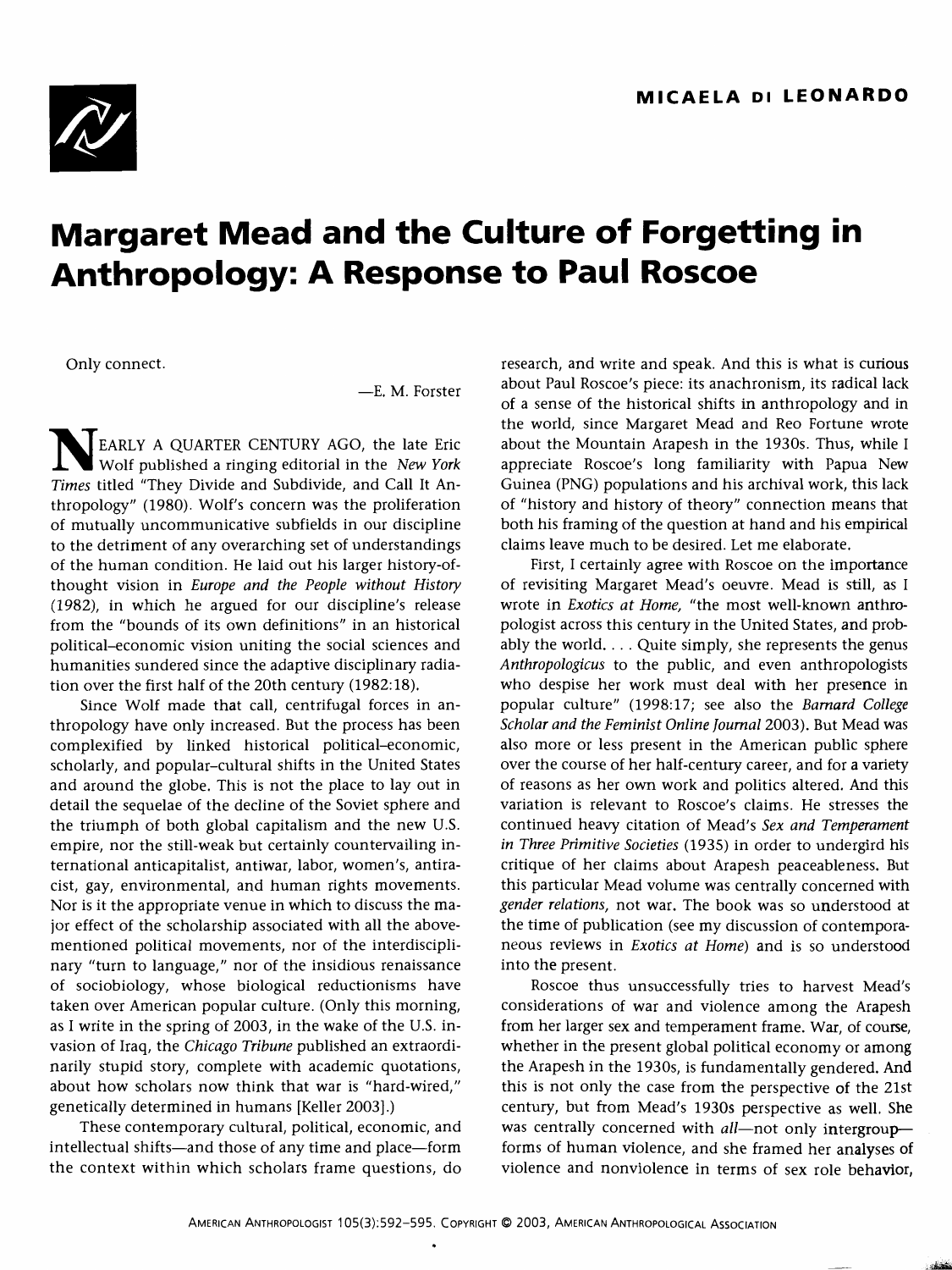Moving from this fundamental misconception to Roscoe's specific empirical contribution, his justified criticisms of Mead turn out to be, unfortunately, very old news. British anthropologist Richard C. Thurnwald, in 1936, noted both Mead's own documentation, contra her analytic claims, of significant levels of violence among the Arapesh and her problematic labeling of counterexamples to her generalizations as "aberrant" (1936:666). Peter Worsley, in 1957, wrote that "as has often been pointed out, the 'peaceful' Arapesh looked a lot different in the paper on Arapesh warfare that Fortune published, and in which he *rejected* her account" (1957:125). And Mead's imprisonment in gestalt psychology-influenced culture and personality at this stage in her career is also far from a novel point. Contra Roscoe's assertion of his inability "to locate any such comment in published work," Worsley explicitly noted the "feeling of suspicion amongst anthropologists that the facts have been tailored or selected to fit a preconceived case" (1957:125, emphasis in original). Moreover, more than a half century ago, both Worsley and Wolf wrote, very compellingly and far more broadly than Roscoe, about Culture and Personality's intellectual flaws. As I summarize in *Exotics at Home:*

The "culture and personality" paradigm inherently ignored politics and economy and thus tended to reduce questions about shifting economic and political inequality to questions of individual or group psyche. Class, race, and other social divisions were homogenized, and "cultural snapshots" effaced historical contingency. Eric Wolf has noted that the "culture-and-personality schools. . . made a moral paradigm of each individual culture. They spoke of patterns, themes, world view, ethos, and values, but not of power . . . the anthropologists' culture of the thirties and forties was 'political economy' turned inside out, all ideology and morality, and neither power nor economy" (Wolf 1974:257). Anthropologists working within this mandate tended to make wildly unjustified claims about the connection of personality to social process—as did and still do other scholars and the public at large, in response to the simultaneous commercialization and psychologization of American culture. British anthropologist Peter Worsley complained that "in this sort of anthropology 'culture' tends to be reified. Cultures somehow 'select' or 'choose' social elements that they then combine in some unspecified manner. The spirit of the culture is therefore carefully investigated at the expense of more mundane pressures, of, say, an economic or political order" (Worsley 1957:128). [1998:189]

While Culture and Personality, then, has long been cast into the dustbin of anthropological history, we should remember the early-20th century political-intellectual context within which it grew. As I noted in *Gender at the Crossroads of Knowledge,*

American cultural anthropology focused largely on the Americas and the Pacific until after World War II, and its primary early twentieth-century concern was the documentation of vanishing Native American cultures and languages. American extermination or forced relocation of Native American groups prevented the extensive use of the structuralist-functionalist frame. American anthropologists tended, instead, to practice "salvage ethnography"—the collection of any and all information with a heavy emphasis on vanishing languages. This American emphasis on culture (mental baggage)—rather than society (observable, patterned behavior)—was fueled also by contemporary American psychology's high status and conservative, especially racist presuppositions and applications. Liberal American anthropologists were, then, doubly inclined toward the psychological arena—thus the "culture and personality" theoretical leanings of the two best-known women anthropologists of the early twentieth century, [di Leonardo 1991:4-5]

As to Roscoe's claim to improve on Freeman in citing Ruth Benedict rather than Franz Boas as Mead's unfortunate influence: There is a great deal more to be noted about Benedict beyond the flaws of the Culture and Personality school, and its roots not only in Gestalt psychology but in Boas' revulsion against racist U.S. psychology. Benedict is a fascinating figure with an entire and growing literature devoted to her—not to mention the Society of Lesbian and Gay Anthropologists' annual Ruth Benedict award. But suffice it to say here that we should only wish that Mead had been more, not less, influenced by Benedict over the 1930s and 1940s. As I have written,

Although Benedict was a chief architect of the "culture and personality" paradigm, she often transcended its intellectual limits, and her sense of her responsibilities as a citizen drew from a broader compass .. . to escape the paradigm into a progressive political argument. . . . Benedict is a far more thoroughgoing democrat [than Mead] with a strong grasp of the ironies of American racism . .. [During World War II] Benedict published *Race: Science and Politics* .. . an accessible work with distinctly Popular Front sympathies.. . . Late in the text, Benedict follows her antiracist mandate in the direction of economic democracy, commenting both on Europe and the United States: "[Those in power] are faced with two alternatives: they must keep down the rank and file by the use of naked force, or they must see to it that the major goods of life are available to a much greater proportion of the population than in earlier European history. We are far from having made economic sufficiency general in America, and essential liberties—opportunity to work, freedom of opinion on moot points, and equality of civil liberties—are far from won. They are, however, not unattainable if we will bend our efforts to achieve them." [di Leonardo 1998:190, 186,195-96]

It is extraordinarily sad that Benedict's words ring as true in 2003 as they did in 1940: They serve as further evidence of our need to transcend our disciplinary, and very American, culture of forgetting and false memory; to reconnect to and recontextualize our own histories; to embrace openly, as scholars and as citizens, the critical analysis of the histories and present-day realities of power and powerlessness. Roscoe's unsubstantiated statements, then,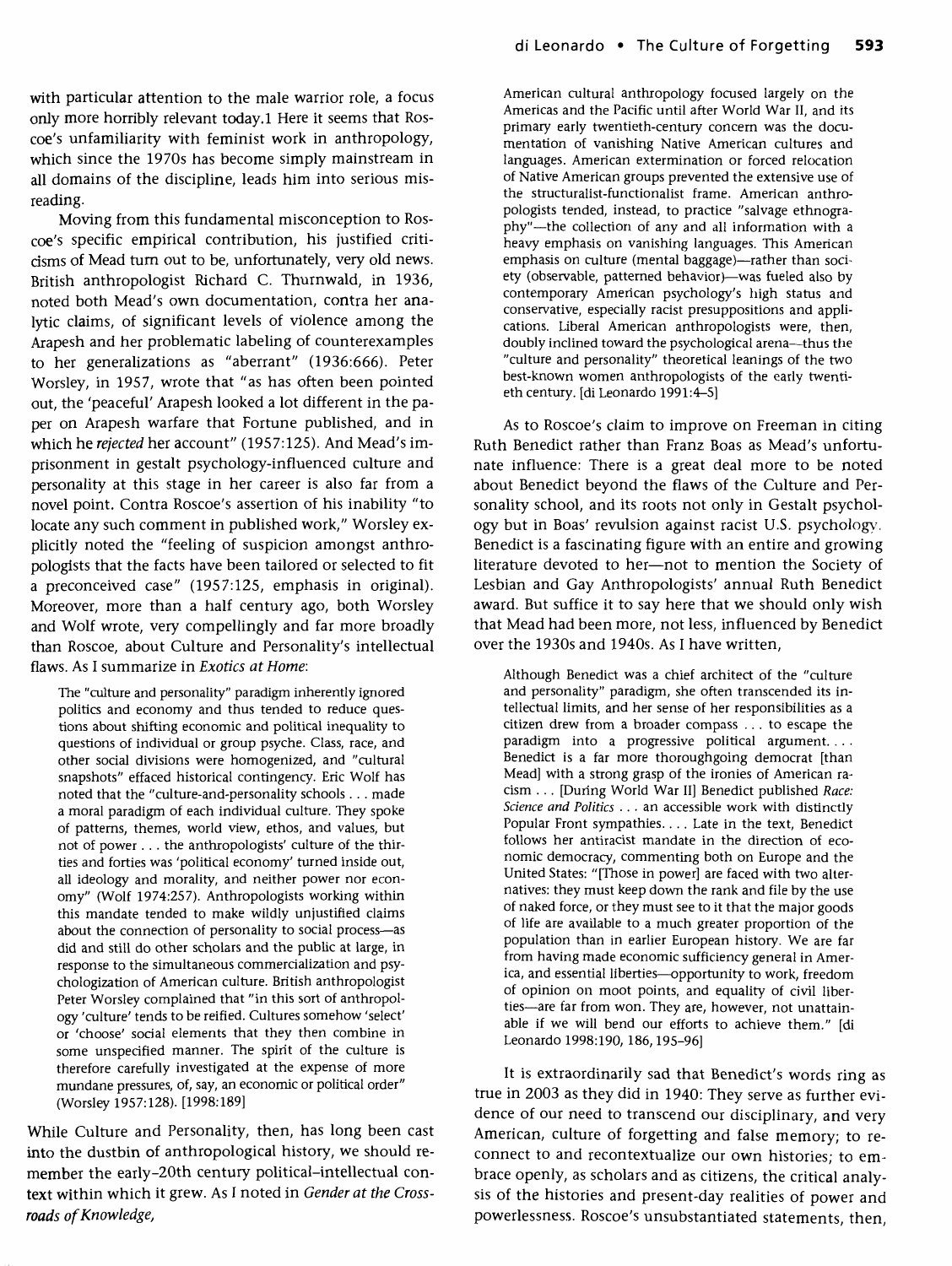are symptomatic of much larger issues in American anthropology and American society.

Roscoe's particular use of Freeman's attack on Mead also reflects our culture of forgetting and false memory. While I am aware of the *American Anthropologist* editors' request that Roscoe not replay the Mead-Freeman debate in his article, his unproblematized references to Freeman's claims against Mead with reference to her *Coming of Age in Samoa* (1928) are shocking to anyone familiar with that disciplinary and public-cultural shark-fest of the first Reagan Administration era. In *Exotics,* I document not only Freeman's foolishly ahistorical and grotesquely misogynist claims but also the monumental anthropological counterattack, involving literally dozens of excellent scholars' work. Roscoe seems not to be aware of Samoanist Lowell Holmes's documentation (1983) of Freeman's extensive misrepresentation of historical and ethnographic scholarship on Samoa through highly selective quotation, not least of Holmes's own work. Or of Samoanist Bonnie Nardi's powerful comment—considering the centrality of violence against women to Freeman's claims about Samoan culture—that "if Freeman had controlled for the factor of age, which any graduate student would be required to do even in a term paper, he would have found little difference between the rates of rape in Samoa and the United States" (as quoted in 1998:428). Or of historian of science Henrika Kuklick's crisp dissection of Freeman's use of Popperian "logic," of Bradd Shore's, Eleanor Leacock's, Roy Rappaport's, Robert Levy's, Marilyn Strathern's, Annette Weiner's, David Schneider's, and George Stocking's contributions. And especially of the fact that, as I document, "actual scientists' reviews of *Margaret Mead and Samoa* [Freeman 1983] were uniformly unenthusiastic" (di Leonardo 1998:300-301, 428). Despite the 1980s mass media acceptance of Freeman's attack on Mead, then—he disappeared from the public sphere over the 1990s while Mead, of course, retains her iconic status—there is simply no judicious anthropological ground for citing him in any way favorably. Mead's work is most certainly flawed, and flawed differently over her half-century career, but not, I am afraid, in any of the ways adduced by Freeman.

And then again, Roscoe also fails to account for the U.S. political context in which Freeman's book was received. The public-cultural Sturm und Drang of the Mead-Freeman affair was, as I detail,

about the extraordinary *fit* between [Freeman's] line of attack and newly dominant new rightist politics. Specifically, the neoconservative strategy of focusing away from economic issues and onto "culture" paralleled Freeman's claim that Mead, influenced by her nefarious advisor, Franz Boas, misread the Samoan situation in a "culturally determinist" direction. Thus, *Margaret Mead and Samoa* seemed a heaven-sent opportunity for the press to cavil at the "liberal feminist culture" and "lifestyle experiments" with which it newly identified Mead, conveniently forgetting its fervent paeans to her of only half a decade earlier and celebrating the eminence of its new masters by tying her corpse to the wheels of their imperial chariots. As David Schneider noted, Freeman's book was "a work that celebrate [d] a particular political climate by denigrating another" (Schneider 1983:10). The scarcely hidden public transcript of the day asserted, "It's human nature, stupid," and Freeman's text offered *the* exemplary excuse for sensationalized press accounts "proving" the inevitability of capitalist, male, white, Western, heterosexual dominance of the world, [di Leonardo 1998:298]

It would behoove any scholar today, then, who wished to cite Freeman's attack on Mead as a frame for his own, to take into account the Reagan-era Weltanschauung of its reception. Particularly given Roscoe's chillingly tossed-off reference to the "close genetic heritage" among some PNG populations, with its evocations of the racist sociobiology associated with the Freeman book, a serious immersion in the past two decades of American and global politicaleconomic history is in order. Mead is certainly not alone in her imprisonment in unfortunate epistemic frames.

Finally, there is the issue of war and what anthropology has to offer to its study. Not only is the question of Mead's empiricism moot, as her generalizations concerning violent and nonviolent societies were refuted back in the 1930s. Roscoe's framing of the issue reveals, as well, a desire to construct a hived-off "anthropology of war" disconnected not only from the history of anthropology and its relevant subfields (political and economic anthropology, for example) but from all other scholarship. The interdisciplinary Marxist tradition—to cite a range of scholarship hardly "recent"—has always been, after all, deeply engaged with articulating the historical political-economic contexts of violent human conflict, from prehistory to the present. And, since at least the publication of Talal Asad's clarion call anthology, *Anthropology and the Colonial Encounter* (1973), we also have a detailed and extensive literature on overt Northern colonial violence against Southern subjects as well as both the structural violence of colonial policies and their indirect effects on prior structures of conflict and conflict resolution. The recent anthology that Roscoe cites approvingly, *War in the Tribal Zone* (Ferguson and Whitehead 1999), itself reflects this sophisticated scholarly climate, unlike Roscoe's unselfconscious references to colonial "pacification" in PNG.

I am writing in the spring of 2003, at the close of our preemptive war against Iraq, in which, as a historical first, two American women were taken as POWs. This is a period of uncertainty abroad—we have succeeded in alienating nearly the entire planet—and at home, we find ourselves on the cusp of serious political-economic crisis, given rising civil rights violations, a recessionary climate, rising unemployment, and the specter of further giveaways to the rich (not to mention those to corporate friends of the Administration in the "rebuilding" of Iraq) and cutbacks against the poor. I cannot know the exact political climate that will obtain when this piece is published two seasons hence. Gramsci's optimism of the will and pessimism of the intellect, I am afraid, will be more than ever called for. But I do know that any "anthropology of war," or any sort